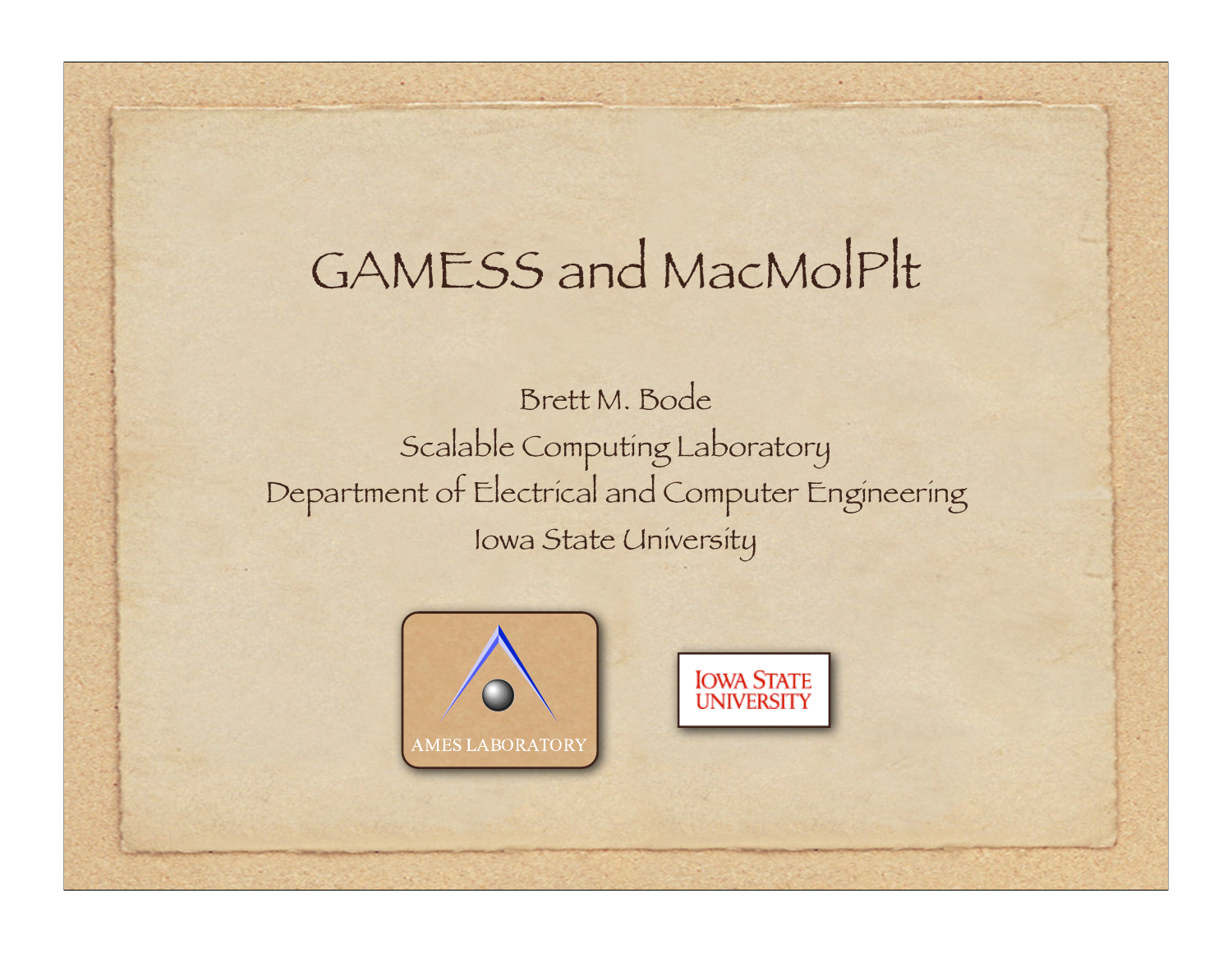## GAMESS and MacMolPlt

This morning we discussed what GAMESS is and its capabilities. This talk will introduce the mechanical details of how to create input files, run GAMESS, and interpret output files for GAMESS.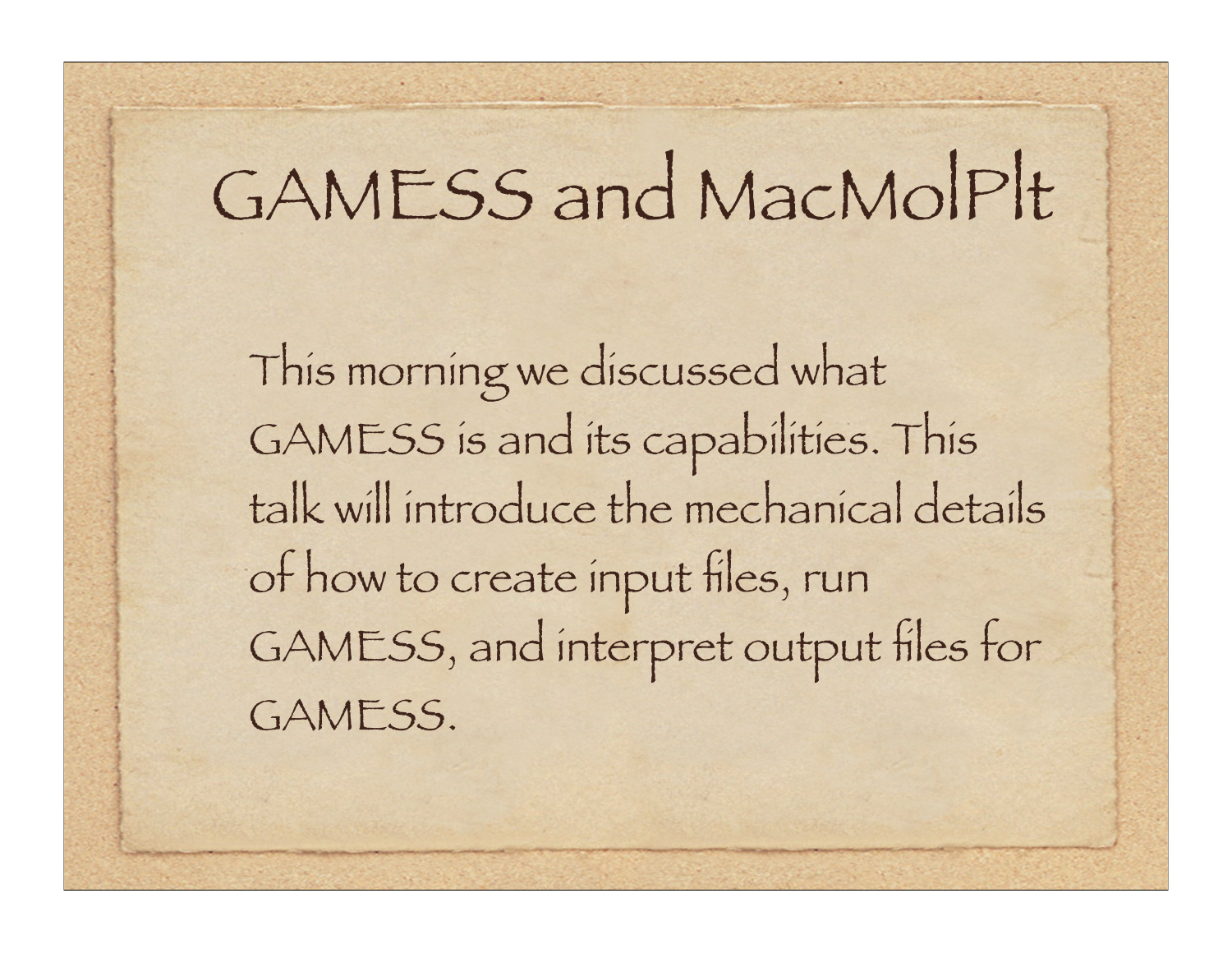#### **GAMESS**

- GAMESS runs on
	- Any Unix-based system available in the U.S.
	- Any Linux based system
	- Any Macintosh
	- Windows based system using WinGAMESS or **PCGAMESS**
- Obtained from www.msg.ameslab.gov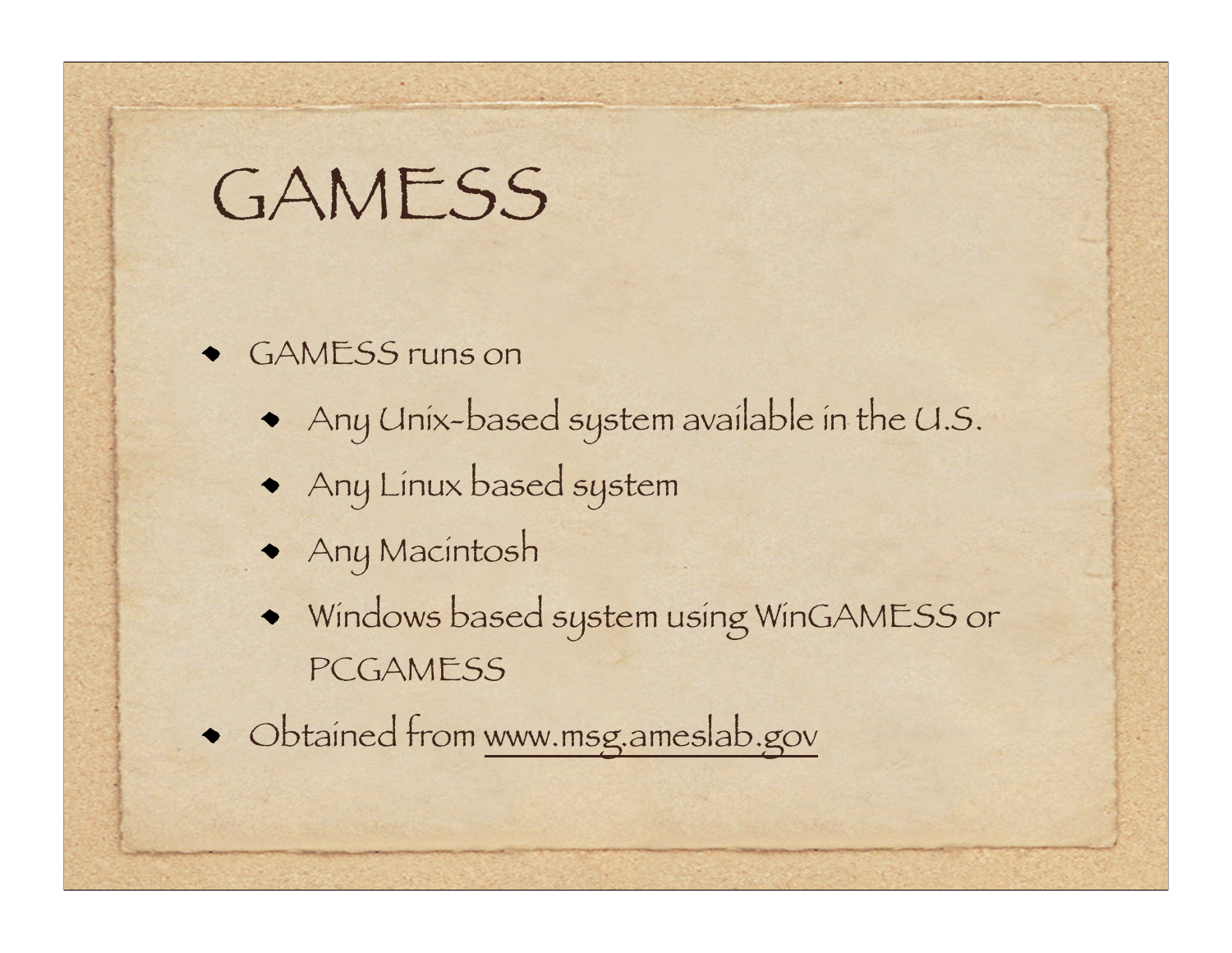#### **GAMESS**

- GAMESS is a back-end program, ie no GUI.
- Typically it is run via a script
- Input is taken from a file (usually .inp)
- Output appears in .log file (stdout)
	- $\bullet$  This is intended to be human readable
- MO Vectors, coordinates, hessians, etc appear in .dat file. Can be used for restarts.
- IRC and DRP data and numerical hessian restart information appear in .irc file.
- These are all ASCII text.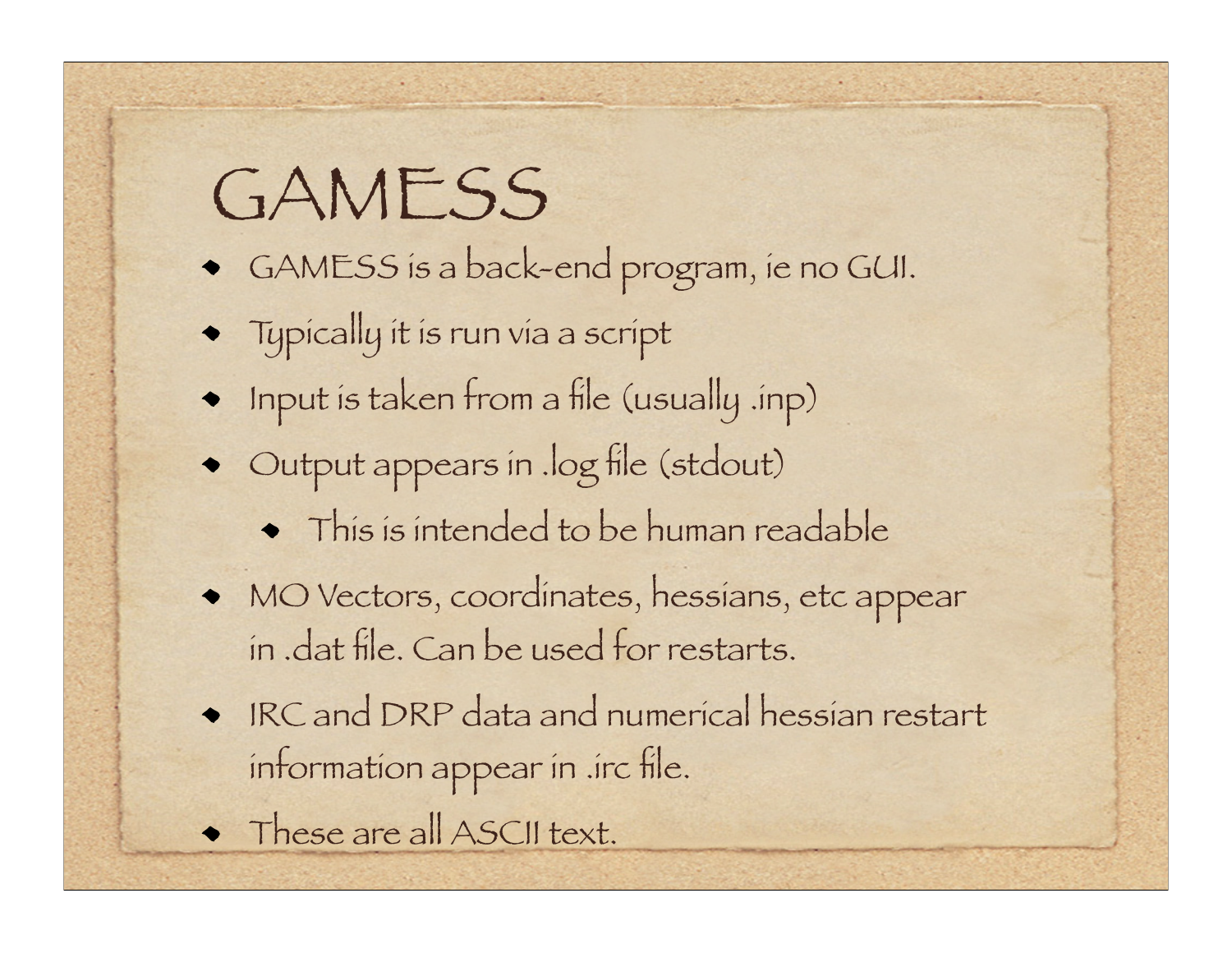# GAMESS Input file

- The input file is mostly free-format (ie flexible spacing) except:
	- '\$' sign specifying group must be in column 2!
	- All groups must terminate with a \$END (this '\$' can be anywhere except column 1).
	- anything in column 1 indicates a comment line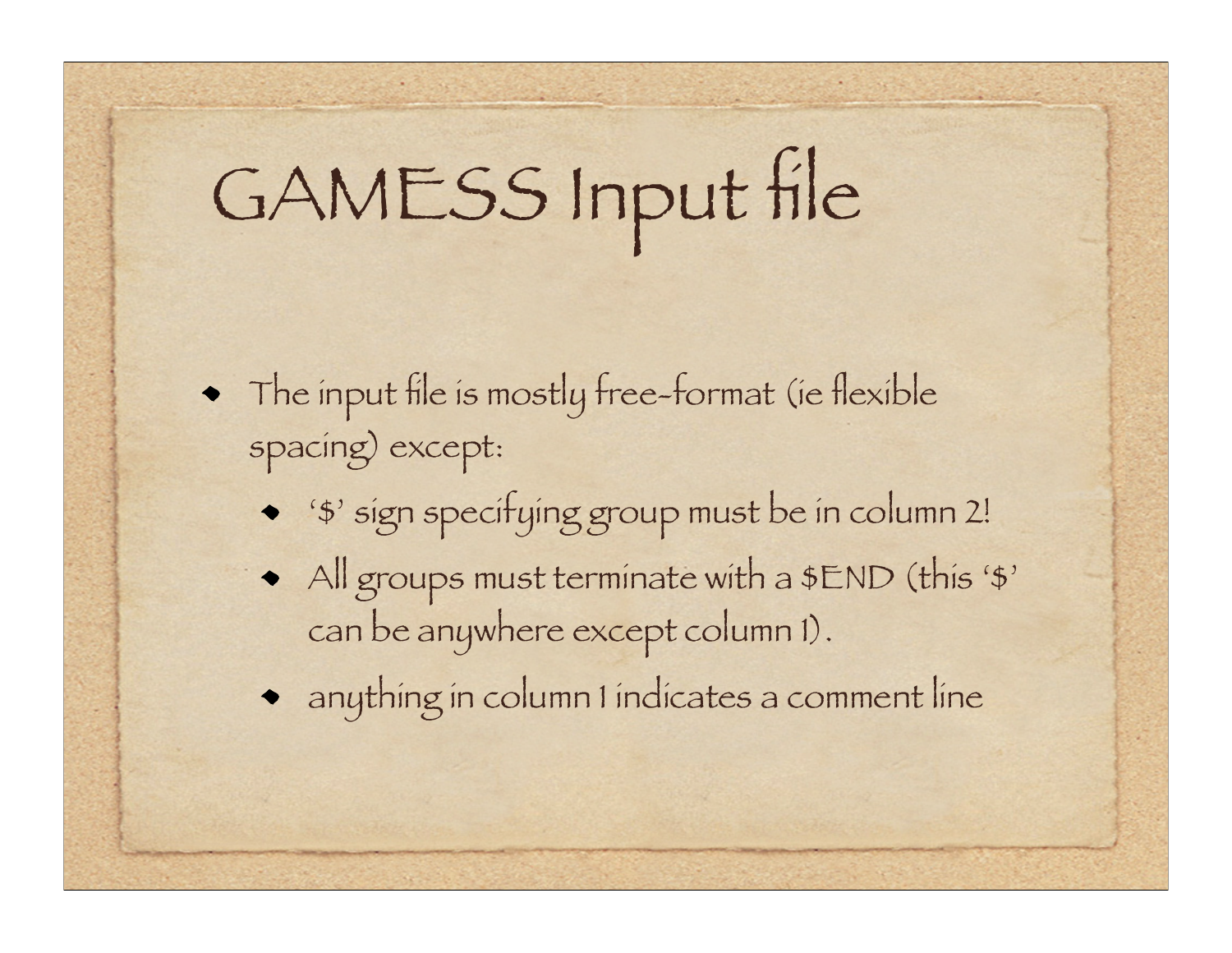## MacMolPlt

- While you can easily read the computed energy and exit status from the output interpreting the orbitals, normal modes and the movement of the atoms is harder for most people to interpret.
- MacMolPlt was designed by and for GAMESS users primarily as a tool to interpret GAMESS output.
- It has evolved some input generation capability as well.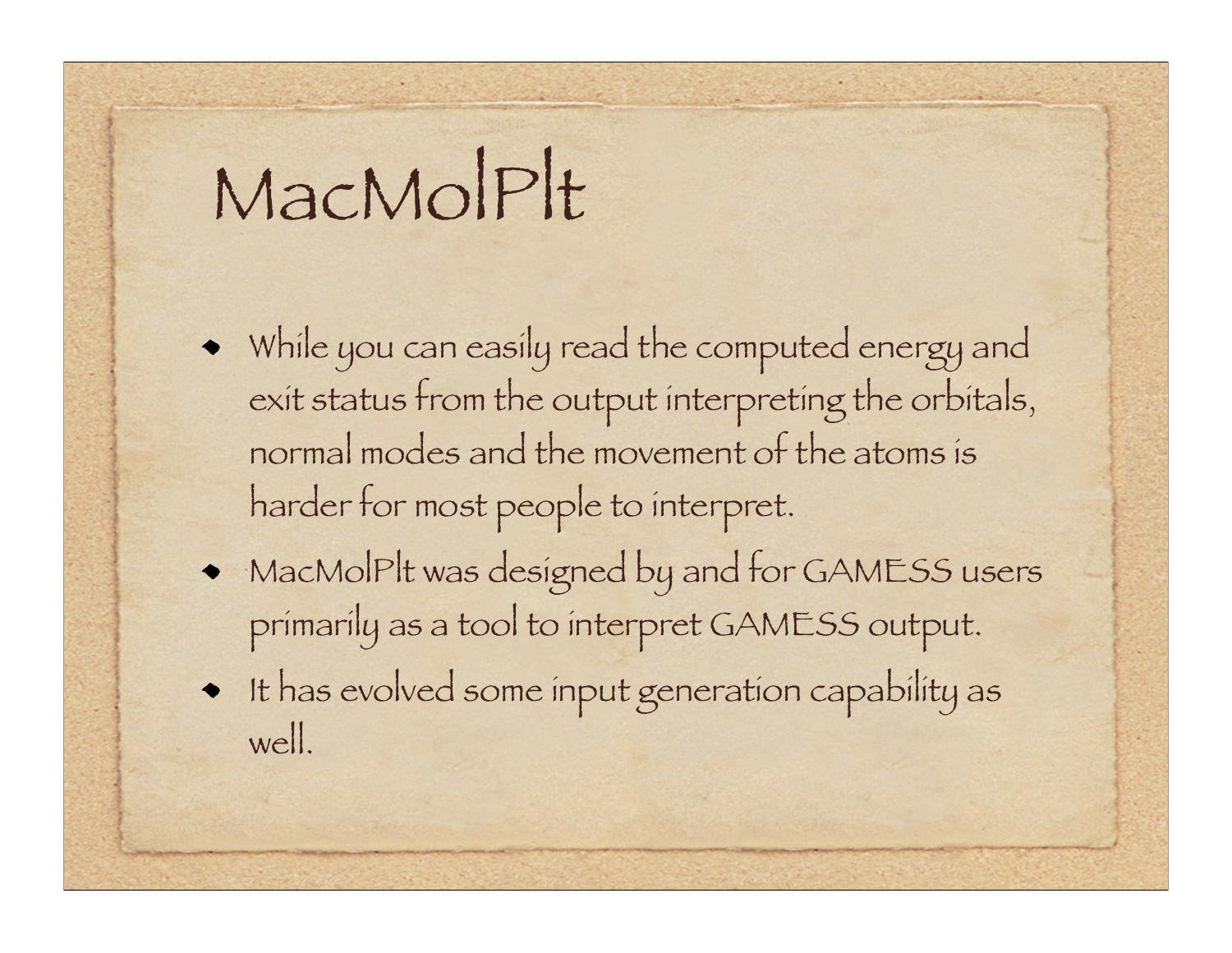## MacMolPlt

- For the first 10+ years it has been a Macintosh only program.
- Now available on Macintosh, Linux and Windows.
- http://www.scl.ameslab.gov/~brett/MacMolPlt/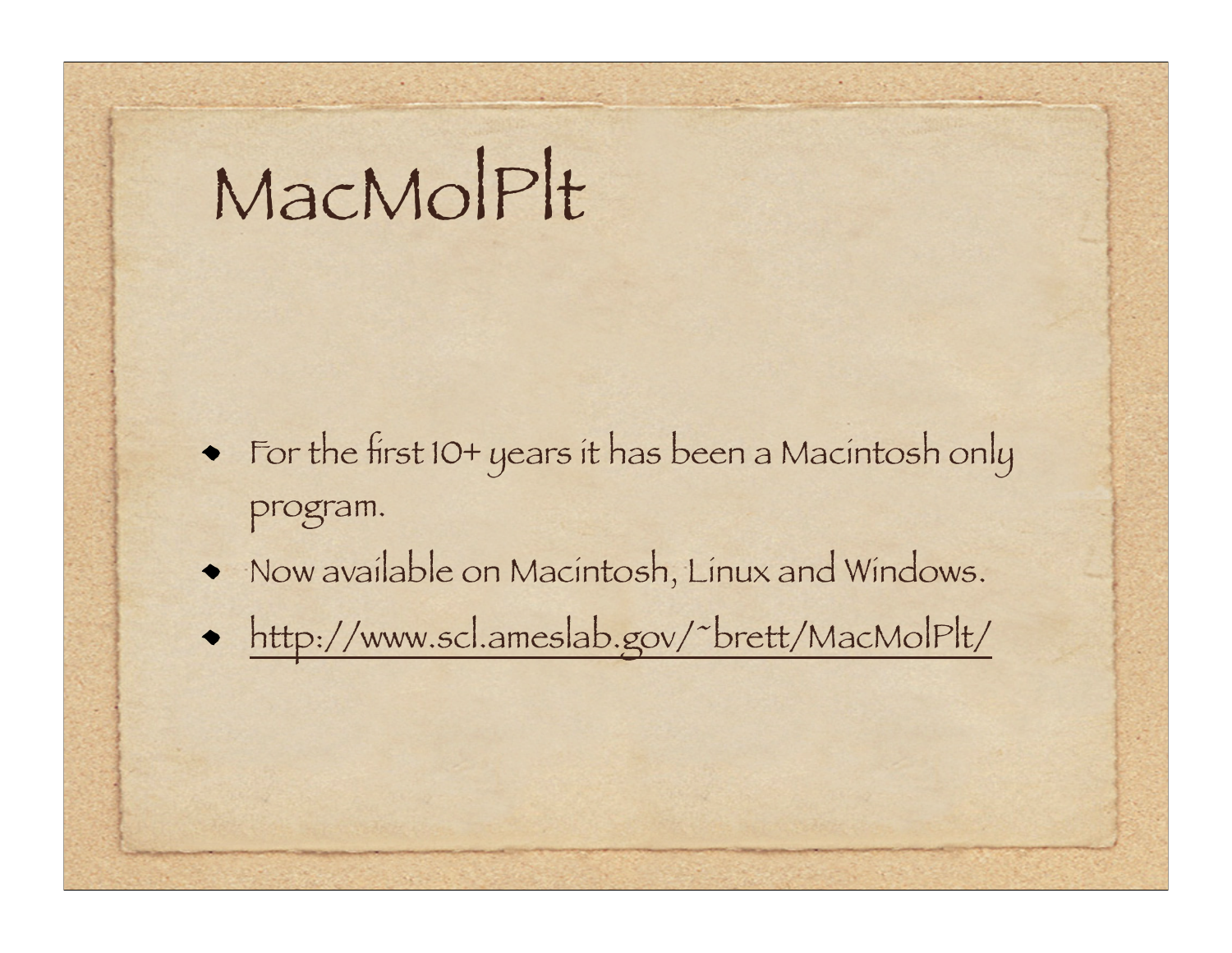## MacMolPlt Capabilities

- Directly reads GAMESS log files.
- Visualizes molecular geometries, orbitals, total electron densities, molecular electrostatic potentials, normal modes.
- Produces animations of normal modes, optimizations, IRCs, DRCs, etc.
- Rudimentary input generation.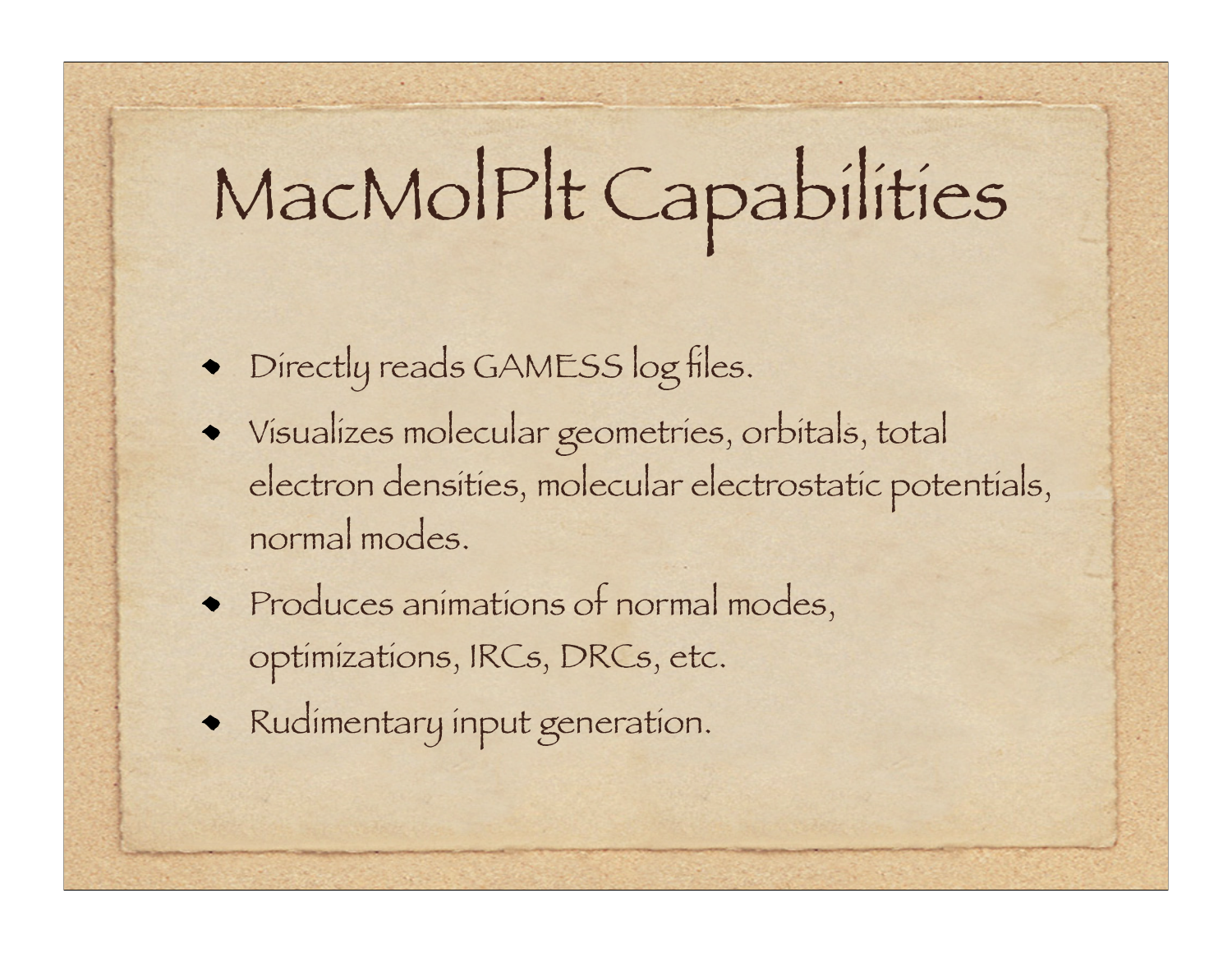## MacMolPlt Capabilities

- It does not offer:
	- A point and click molecular builder
	- Ability to generate complete GAMESS input files for all run types
	- Automated background execution of GAMESS.
- These are planned additions in the (hopefully) near future.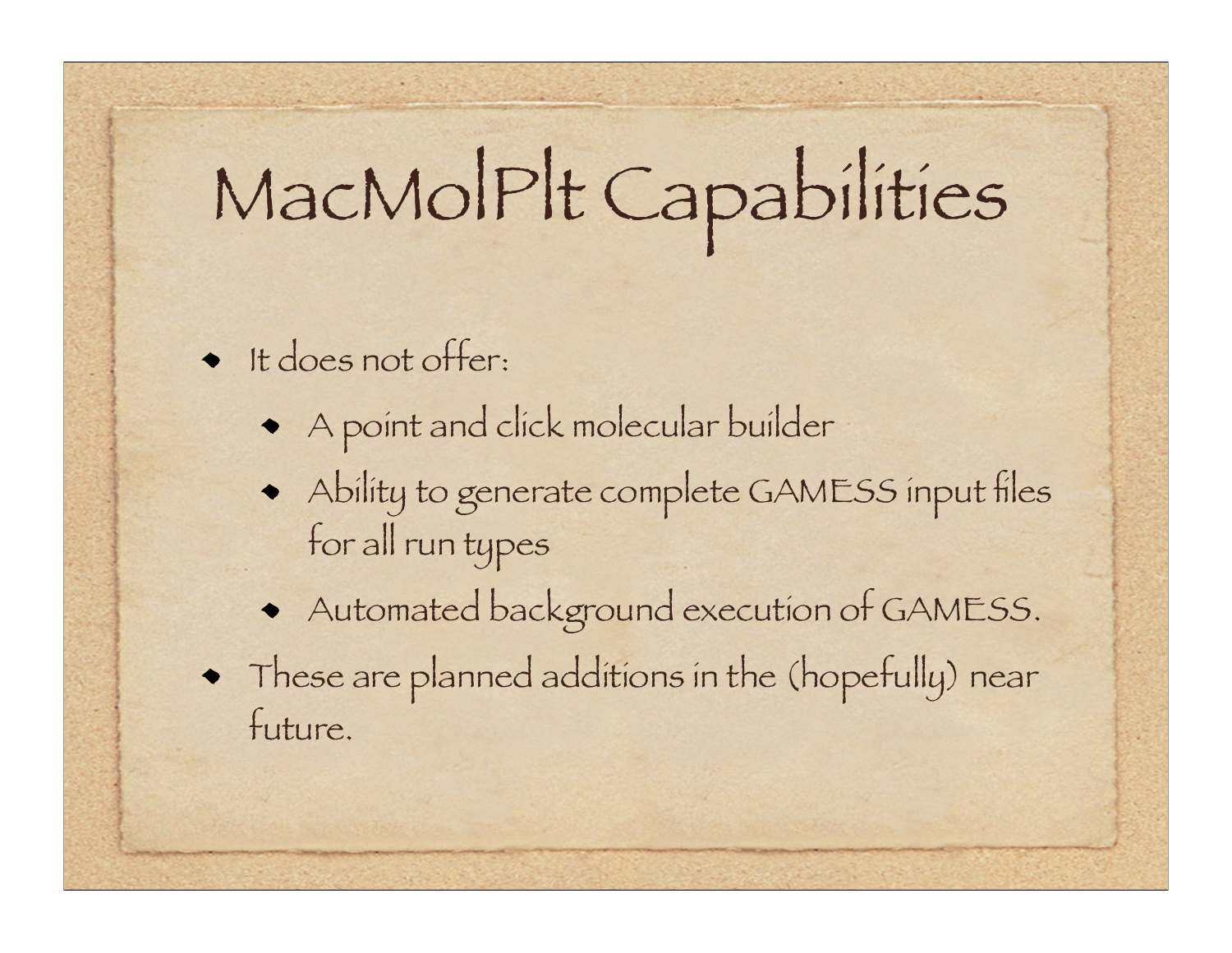### Lab Demo #1

• Compute the Raman spectra for water

- Make an initial guess at the structure, then optimize.
- Compute a Hessian for the optimized structure.
- Compute the Raman intensities.
- Visualize the results!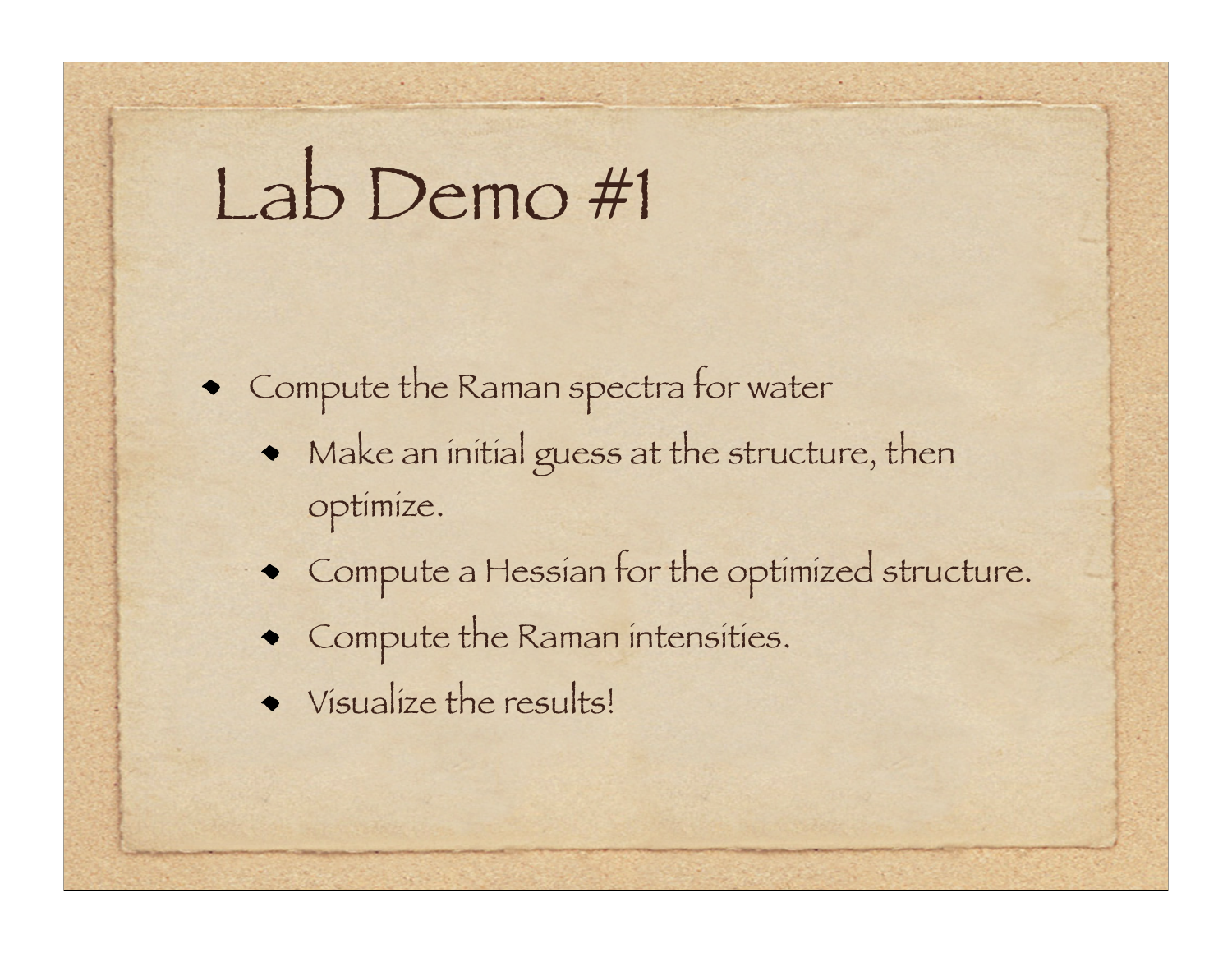## Lab exercise #1

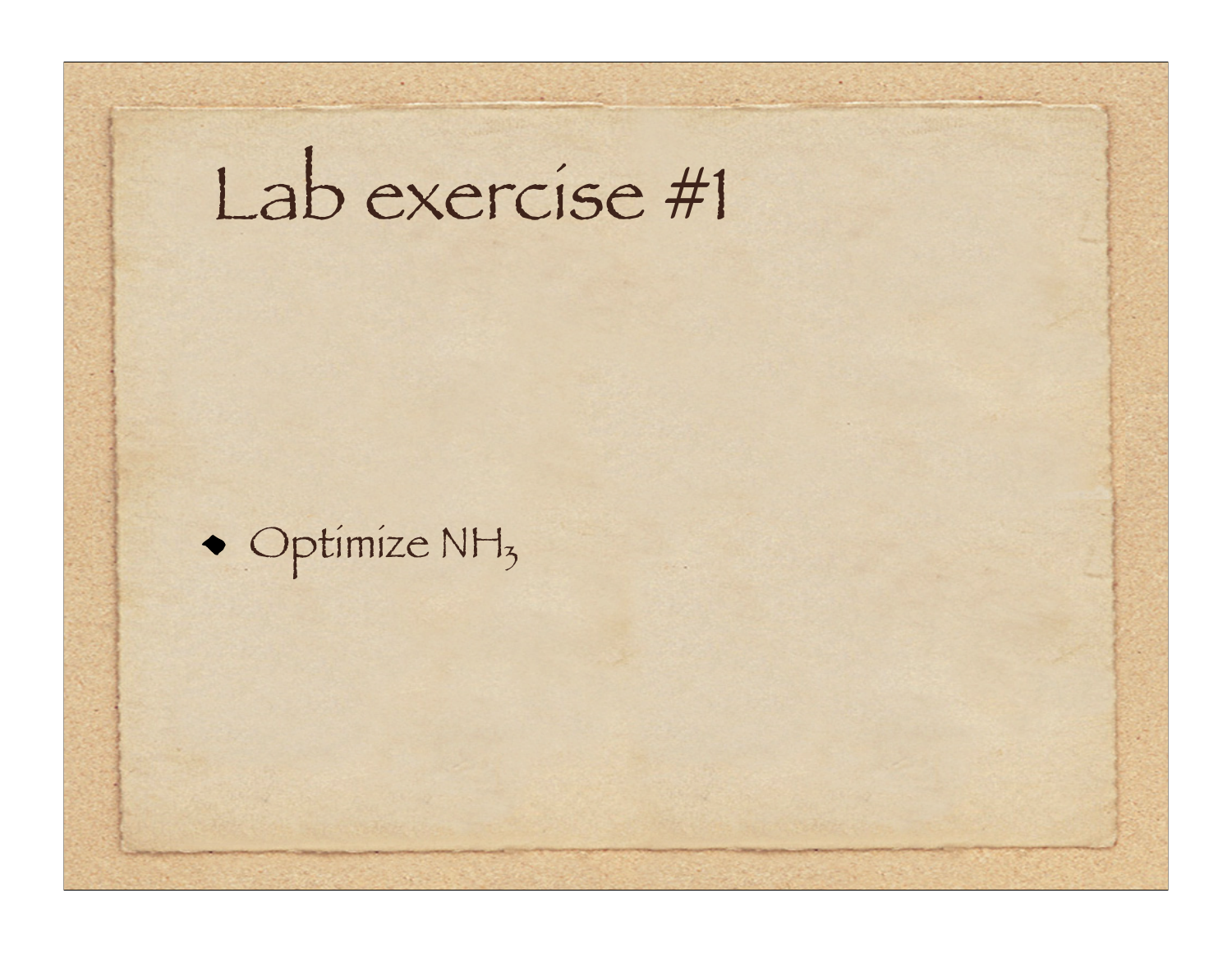### Lab exercise #2

• Optimize Planar NH<sub>3</sub> Compute its Hessian Verify there is one imaginary mode